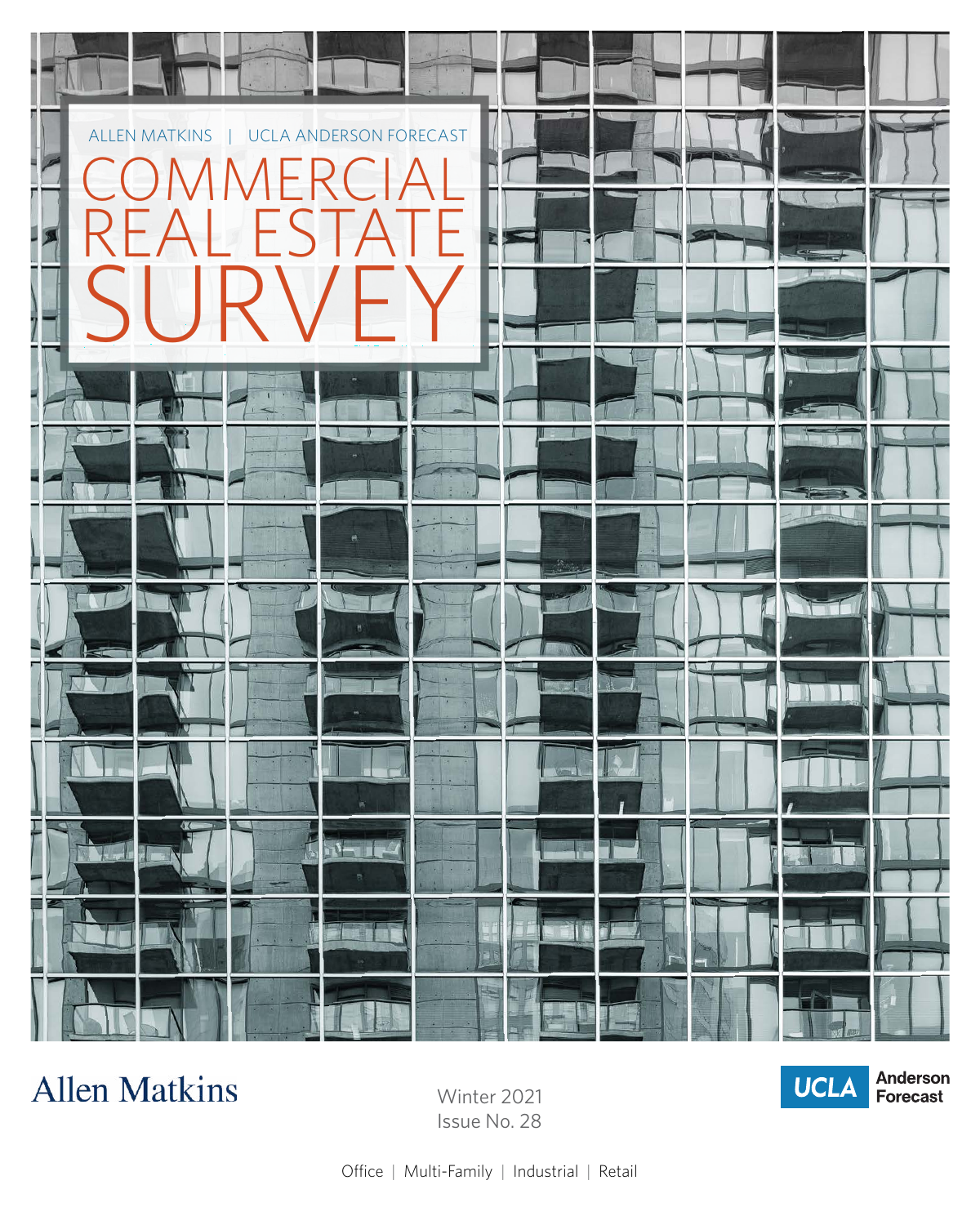## INDUSTRIAL SPACE **MARKETS**

Though the pandemic has dampened the market for office space, the opposite is true for industrial properties. Industrial markets over the past several years have seen consistently high occupancy rates and superior lease rate growth. Sentiment expressed in the June Survey dropped precipitously in all markets (Industrial Space Developer Sentiment Index Figure), and that is logical. We were in a deep recession and pessimism about the coming couple of years was the order of the day. However, vacancy rates remain extremely low. At the end of September, Los Angeles and Inland Empire vacancy rates were under 4 percent, and from Sacramento to the East Bay between 4 percent and 5 percent. As expected, industrial space sentiment has come roaring back, and it is now at levels of optimism about the coming three years that has not been seen for many years.

In both Northern and Southern California, the developer sentiment index rebounded to significantly over 50, the dividing line between optimism and pessimism. In each market surveyed, the expectation was for lease rate increases to exceed the rate of inflation and for the already low vacancy rates to be even lower by 2023. Behind this sentiment is a view by the panelists about online shopping induced demand for industrial space, and about the expected increase in the stock

of that space. The figure below shows demand and supply question responses for Southern California over the past two and a half years. A value over 50 indicates that the panelists expect the demand for space to increase faster than the supply of available space.

The dramatic change in household buying habits during the pandemic is illustrated by the latest data on retail sales from the US Census Bureau. It reported that overall retail sales in the United States were down 1.1 percent from October to November. However, non-store retail was up by 29 percent. While some of the shift to online purchases will reverse when the pandemic is behind us, the experience of online shopping has most likely changed household purchasing permanently.

Although our panelists are very optimistic about the next three years, their current building plans are only marginally higher than their pre-pandemic plans. In both Northern and Southern California, approximately 30 percent of the panelists stated that the experience of the recession has caused them to consider increasing the amount of development they will undertake. Therefore, our expectation is for a new wave of warehouse building over the coming three years.